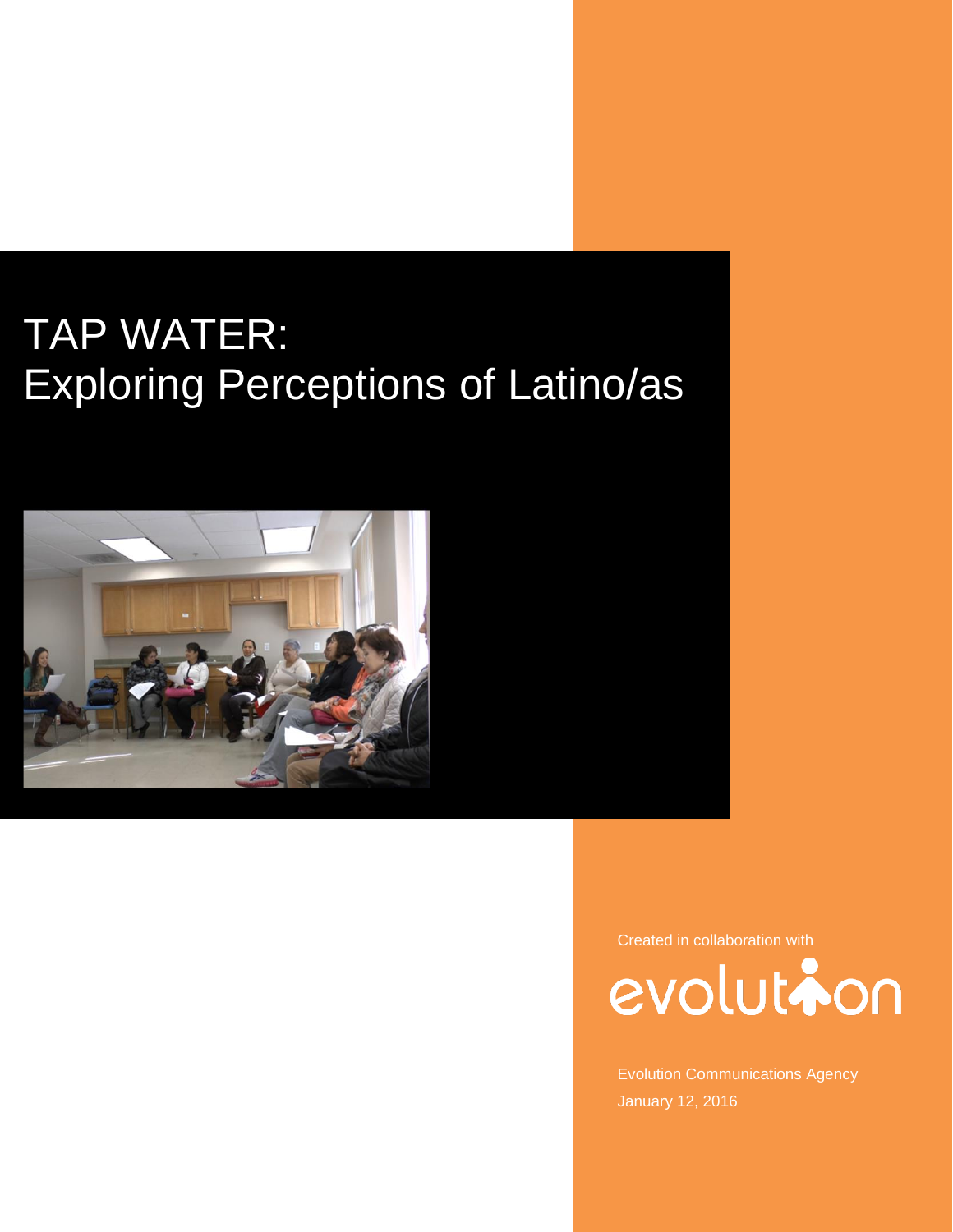*The Following Members of the Tap Water Coalition provided guidance and input throughout this process:* Deborah Foote / Oral Health Colorado Katya Mauritson / CO Dept of Public Health & Environment Beth Wyatt / CO Dept of Public Health & Environment Jessica Dunbar / Rocky Mountain Youth Clinics Heidi Fritz / Tri-County Health Department Matt Jackson / Tri-County Health Department Jennifer Moreland / Denver Health Kaitlin Wasik, RD / Denver Health Maria Smith / Denver Health Summer Laws / Boulder County Public Health Tessa Hale / Boulder County Public Health Molly Pereira / Colorado Dental Association Wyatt Hornsby / Delta Dental of Colorado Foundation Emily Schroeder / Stapleton Foundation Fernando Pineda / CREA Results Flossie O'Leary / Clinica Tepeyac Sarah Barnes / Colorado Children's Campaign Teresa Ramirez, RDH / Colorado Dental Hygiene Association Wendy Peters Moschetti / LiveWell Colorado Whitney Bell-Haggard / American Heart Association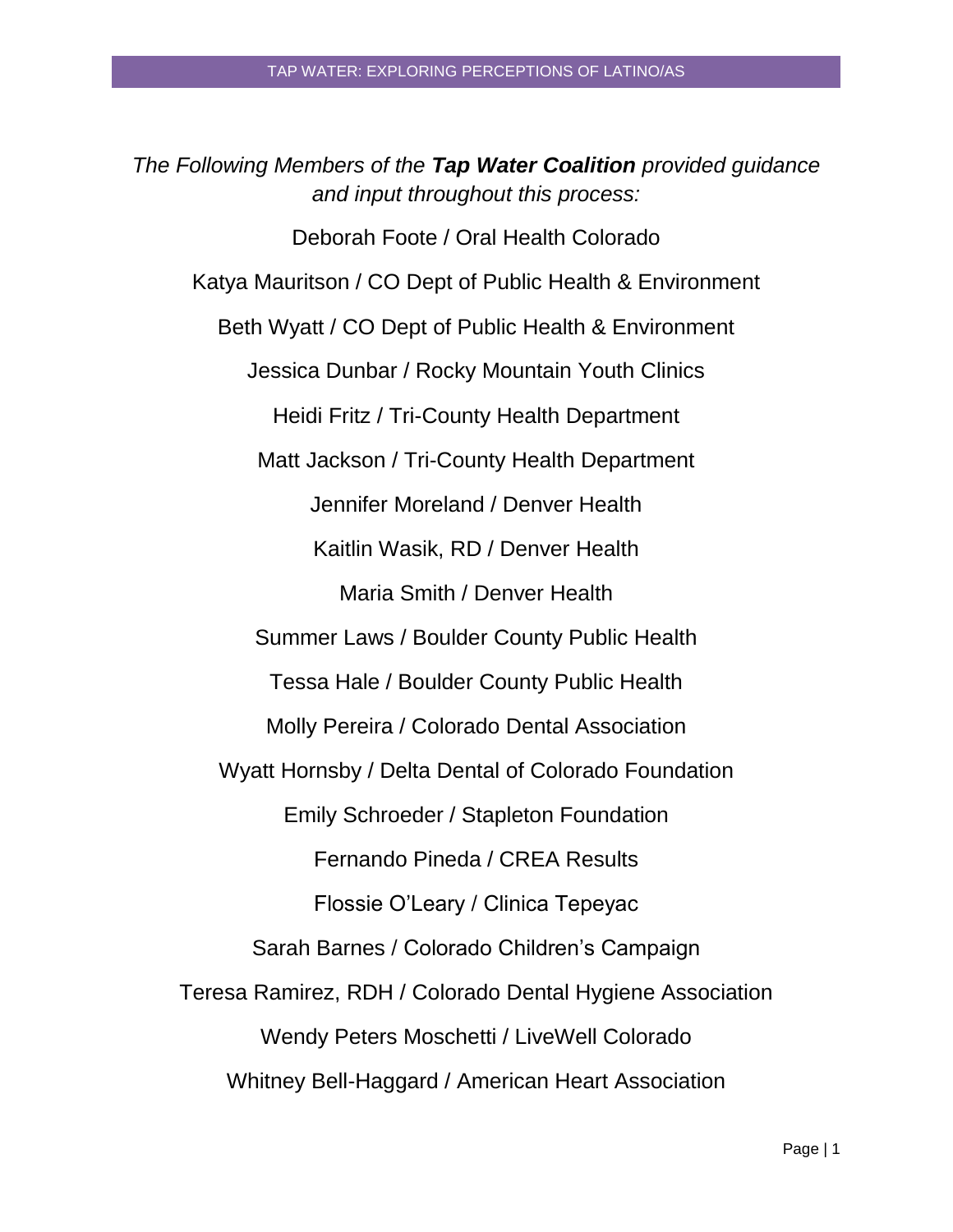# **Table of Contents**

| 5.5 Would you serve tap water to your children's friends or your guests (Spanish /English speakers)?6 |  |
|-------------------------------------------------------------------------------------------------------|--|
| 5.6 If you were at a friend's house and they offered you tap water, would you drink it? (Spanish      |  |
| 5.7 If you were at a friend's house and they offered you tap water, would you drink it? (English      |  |
| 5.8 Your opinions about tap water, and drinking water from the tap (Spanish speakers) 7               |  |
|                                                                                                       |  |
| 5.11 If a friend told you tap water is healthy and good for your family, what would you say? (Spanish |  |
| 5.12 If a friend told you tap water is healthy and good for your family, what would you say? (English |  |
| 5.13 What influential person might convince you that your tap water is healthy? (Spanish speakers) 9  |  |
| 5.14 Do you think drinking tap water is healthy? Why or why not? (Spanish speakers)  10               |  |
| 5.15 Would you offer tap water to your kids? Why or why not? (Spanish speakers) 10                    |  |
|                                                                                                       |  |
|                                                                                                       |  |
|                                                                                                       |  |
|                                                                                                       |  |
|                                                                                                       |  |
|                                                                                                       |  |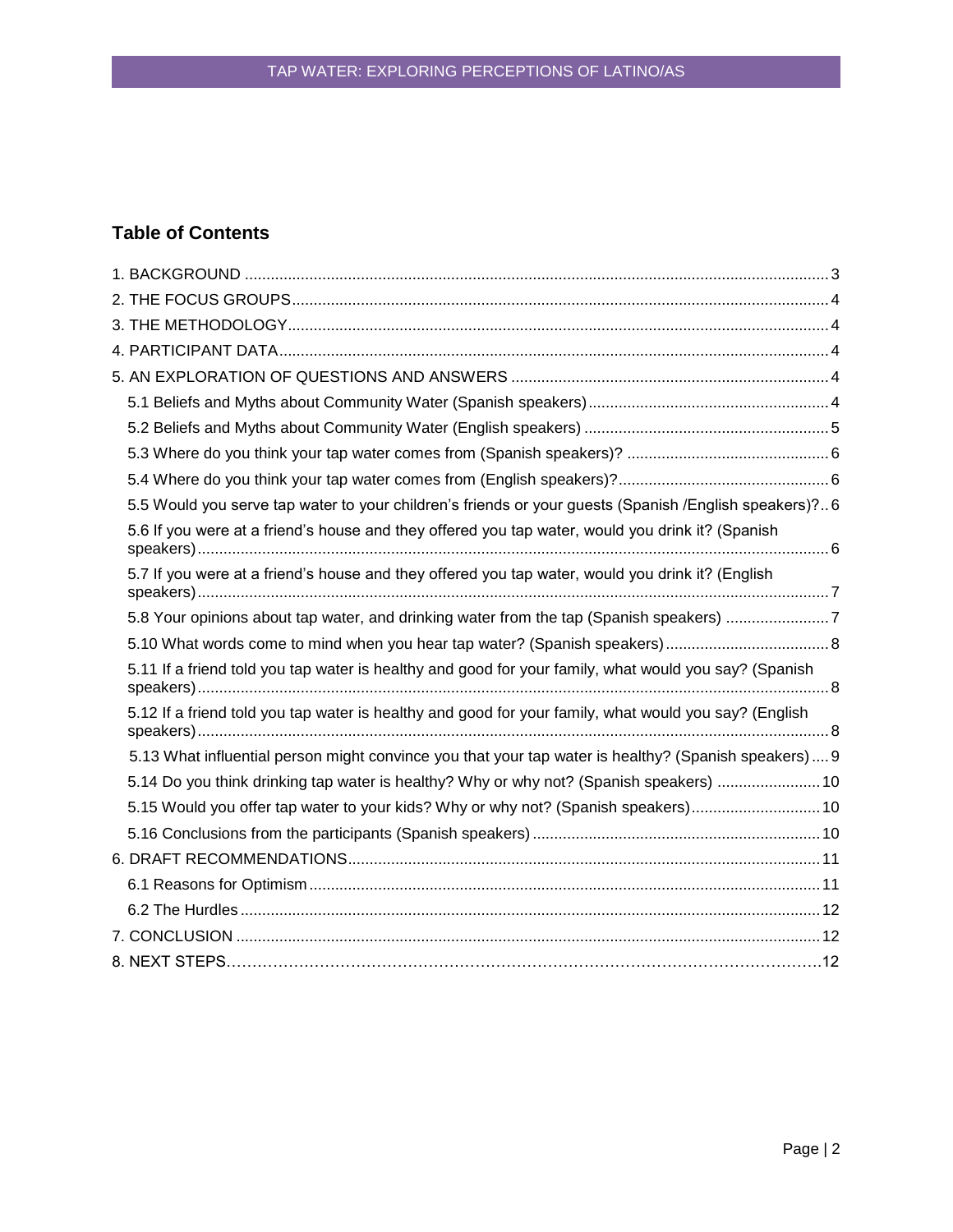#### <span id="page-3-0"></span>**1. BACKGROUND**

In early 2015, Oral Health Colorado (OHCO) convened a group of stakeholders to form a Tap Water Coalition. The Coalition was originally formed in response to several Colorado communities who ended their community water fluoridation programs without notice to the public nor consultation of environmental or health experts. In addition to the public health concern, the Coalition wished to bring together those working to end childhood obesity and those concerned with the impact of bottled water on the environment. All members of this unique Coalition saw the benefit of increasing tap water consumption, whether to improve health outcomes or to reduce environmental pollution.

The Tap Water Coalition currently includes representation from the Colorado Department of Public Health & Environment (CDPHE), Delta Dental of Colorado Foundation (DDCOF), the Colorado Dental Association (CDA), Clinica Tepeyac, Tri-County Health Department, Denver Public Health, the Colorado Children's Campaign, Boulder County Public Health, Rocky Mountain Youth Clinics, LiveWell Colorado, the American Heart Association, and Evolution Communications Agency.

Key Coalition member Delta Dental of Colorado Foundation (DDCOF) had conducted focus groups with Spanish speakers in Denver's Westwood neighborhood, a largely Hispanic community in the southwest part of the city. These focus groups collected data on sugary beverage consumption, and also dealt with consumption of tap water. DDCOF's findings seemed to indicate that Latinos, particularly those less acculturated, had strong misgivings about consuming community water. These families also consumed high levels of sugary drinks, contributing to increased rates of oral caries, obesity and diabetes.

On behalf of the Tap Water Coalition, OHCO successfully applied for funding from DentaQuest and the Colorado Dental Association, from the American Dental Association Foundation (ADAF). This funding allowed the Coalition to conduct focus groups in three disparate areas of the Denver metro: Boulder/Lafayette, Aurora, and West Denver/Sunnyside. It was the intent of the Coalition to look deeper into DDCOF's findings and uncover ways to successfully message that community water is safe and healthy to drink to Latino/as in metro Denver and surrounding counties.

Upon receiving funding, Coalition member Evolution developed a partnership with Spanish language television station Telemundo, to explore the possibility of a campaign to educate Telemundo's audience that community water is safe and healthy, improves oral health and weight management, and is better for the environment.

Telemundo has responded enthusiastically, offering production of Public Service Announcements, a strong paid commercial schedule with matching bonus spots, access to news features, and more. After the focus groups concluded, Telemundo provided translation of the notes, which were taken in Spanish, at no charge to the Coalition.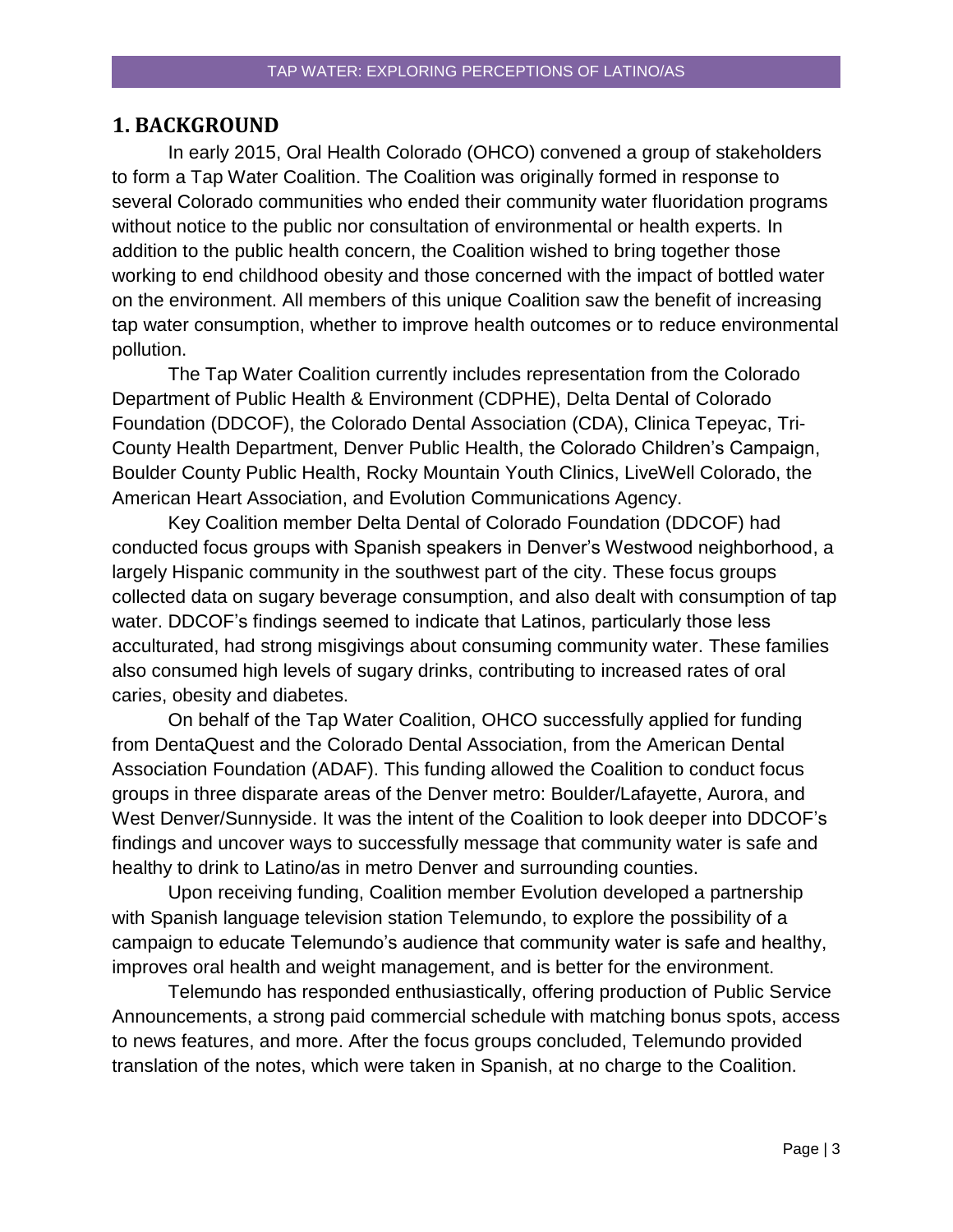## <span id="page-4-0"></span>**2. THE FOCUS GROUPS**

Using DentaQuest and ADAF funding, OHCO partnered with Evolution and Latino-serving community based organizations to conduct a series of three focus groups in November, 2015.The groups consisted of (nearly all) women, all Spanish speakers, nearly all with children in the home. The groups took place on the following dates, in the listed locations:

- o Tuesday, November 17 / El Centro AMISTAD / Boulder, CO
- o Thursday, November 19 / Aurora Community Connection / Aurora, CO
- o Monday, November 23 / Servicios de La Raza / Denver, CO
- o Also, on November 20, Evolution conducted interviews in English with two Latinas who are members of La Alianza del Pueblo, a group of Hispanic-serving organizations seeking health equity for Latino/as in West Denver.

# <span id="page-4-1"></span>**3. THE METHODOLOGY**

Using its strong connections to Latino-serving grassroots organizations, Evolution worked with the three host locations to request assistance with the focus groups:

- o Evolution engaged a Spanish speaking moderator and note taker, and videotaped all sessions.
- o Each host location provided child care and healthy snacks, including tap water.
- $\circ$  Each location was given a stipend of \$1,000 to cover costs.
- o Facilitators, note takers and participants all received \$10 grocery gift cards as a stipend for their participation.
- o The survey tools, including intake form, script and questions were developed collaboratively by the Coalition.

# <span id="page-4-2"></span>**4. PARTICIPANT DATA**

Please see Appendix A for an Excel spreadsheet containing all collected data. Note, our partners at Aurora Community Connection used a slightly different intake tool, and did NOT collect employment status. The other three groups collected employment data.

# <span id="page-4-3"></span>**5. AN EXPLORATION OF QUESTIONS AND ANSWERS**

## <span id="page-4-4"></span>**5.1 Beliefs and Myths about Community Water (Spanish speakers)**

Thinking about the past few weeks, how much tap water have you had to drink? How much tap water does your family drink?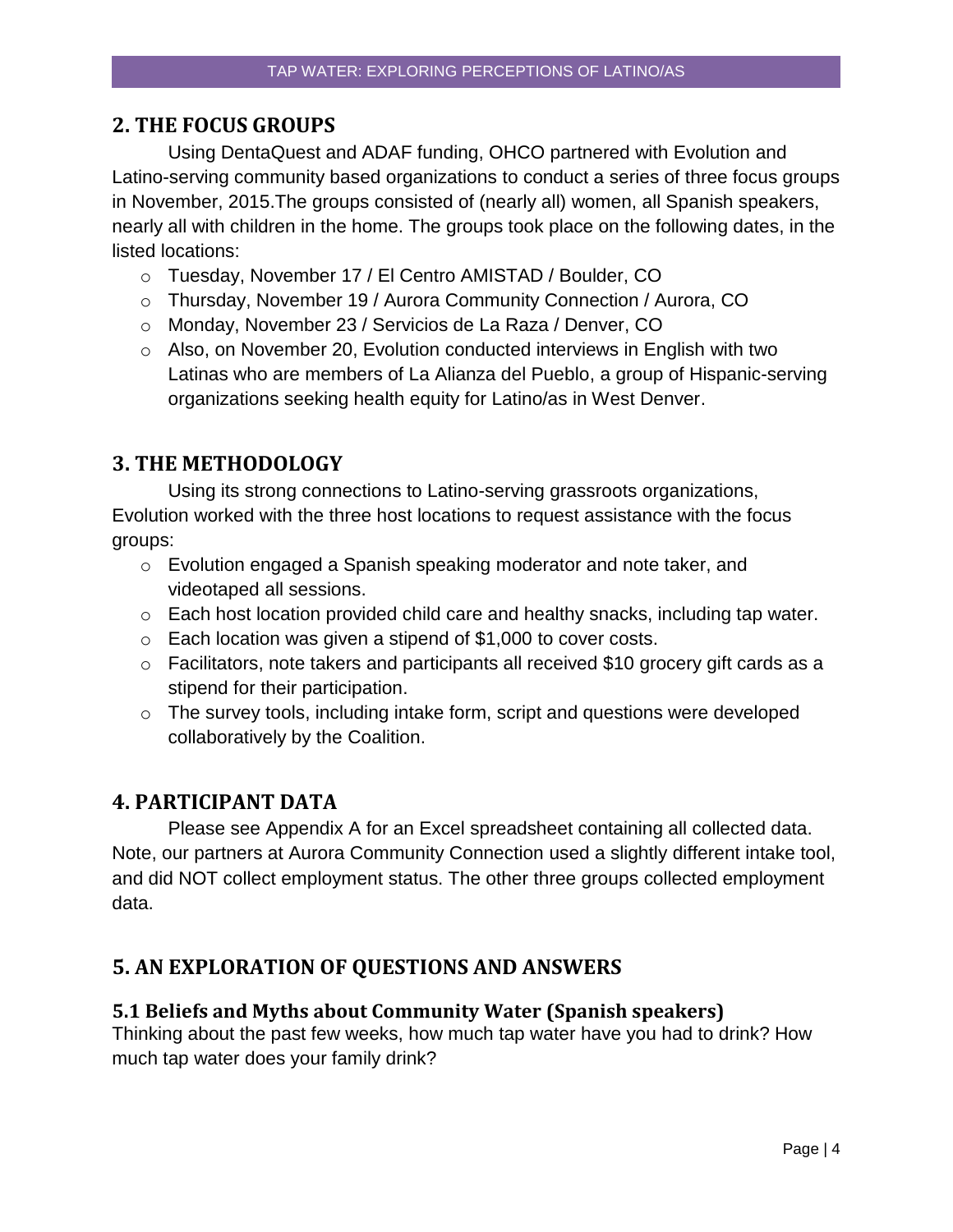## POSTIVE THEMES:

I drink tap water (2) I drink tap water from the fridge with a filter My dentist recommended I drink tap water for my teeth I have a filter (2) The dentist tells my kids they have to drink tap water My doctor said use tap water when making baby's bottle You can buy a Brita or a jar. I used to drink bottled water, but made the change because my dentist told me. The jars that connect to the tap water take out the fluoride, so I use a Brita (2). The dentist recommends drinking water before bed.

## NEGATIVE THEMES:

Only when making tea

Only when I cook and it's boiled

The pipes are in bad shape, water from old houses isn't safe

I will have it in my coffee/food but won't drink from the tap

Only use it to cook

Warm water has lead

I am cooking soup, and if it needs more water, I add hot water and they say it has lead if you add hot water to already boiling water

In the bottle, the water is more purified, the tap water is "heavier"

Tap water "tastes different"

If it snows we get water… it's recycled but they use things like fluoride and chloride I have heard that the water is recycled and has pesticides and insecticides

#### QUESTIONS:

How do we know if the fridge filter is dirty? Does the fridge filter remove fluoride? Is water by the gallon in the grocery store fluoridated? Is water in our kids schools fluoridated? Fluoride or chloride? When the baby is born, is it better to use tap water? Is bathroom water connected to the toilet water? I saw on Telemundo you might not be brushing w/ clean water. Is water recyclable? When I boil the water, does it remove the fluoride?

## <span id="page-5-0"></span>**5.2 Beliefs and Myths about Community Water (English speakers)**

Thinking about the past few weeks, how much tap water have you had to drink? How much tap water does your family drink?

#### POSITIVE:

Water is virtually the only thing I drink.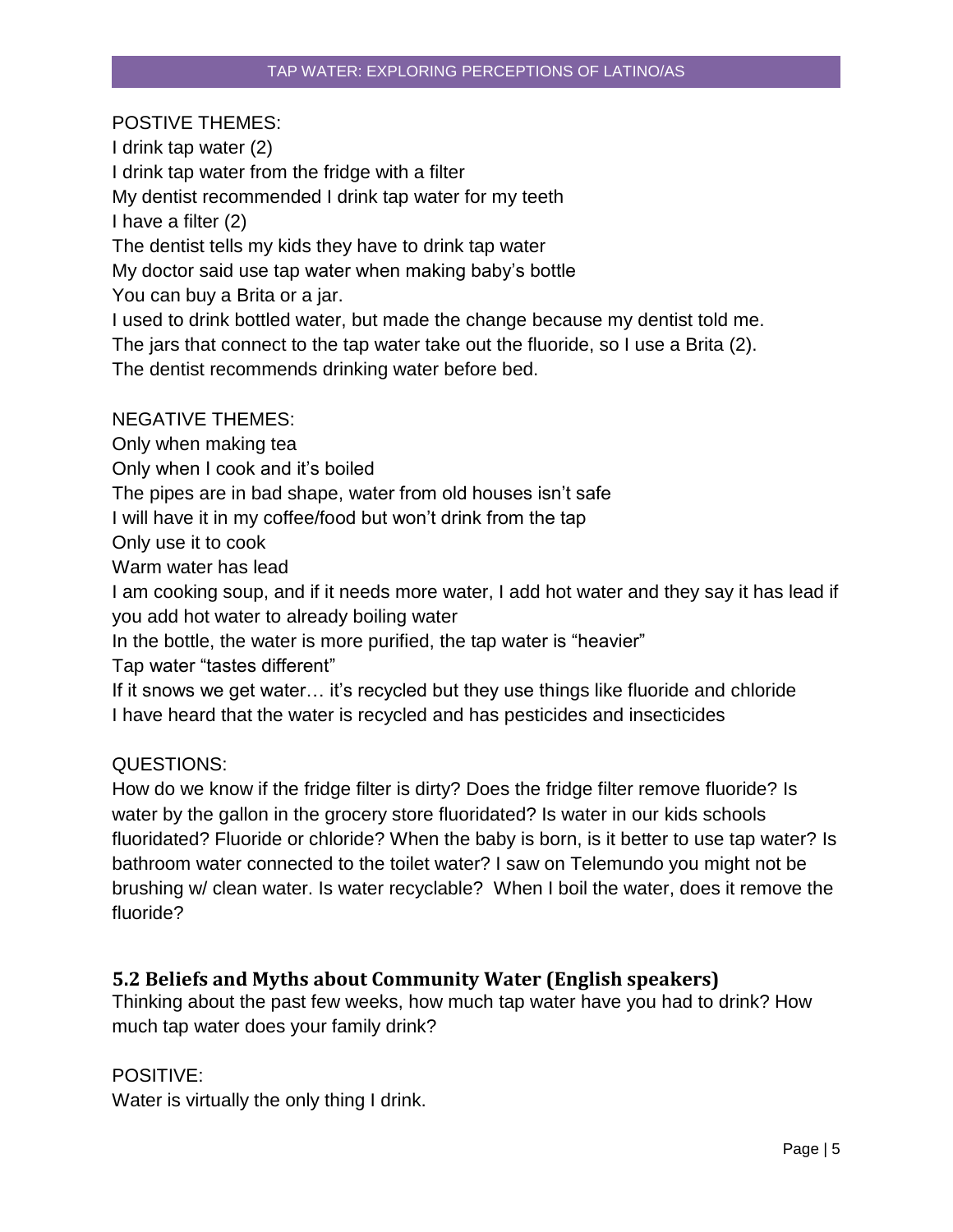I don't drink tap, but my kids have no problem with it.

I serve filtered water to my dog.

I mostly drink filtered water from the fridge, but have no problem with tap water. Colorado water is better and cleaner than in other places.

## NEGATIVE:

I don't believe tap water is safe, I believe it contains excessive bleach Mostly I drink bottled water, OR filtered water from the fridge. What is the purification process at Denver Water? Why is so much chlorine needed?

## <span id="page-6-0"></span>**5.3 Where do you think your tap water comes from (Spanish speakers)?**

From the mountains (4) It's from springs From the rain From the drains – they treat it and clean it. It comes from rivers and mountains and is distributed through wells. It tastes like bleach, I think they add bleach.

## <span id="page-6-1"></span>**5.4 Where do you think your tap water comes from (English speakers)?**

Water comes from the mountains, then from Denver Water, where they add bleach Second interviewee also believes water is from the mountains, but doesn't give much thought to the process of reaching her tap

## <span id="page-6-2"></span>**5.5 Would you serve tap water to your children's friends or your guests (Spanish /English speakers)?**

POSITIVE:

I have a filter (2)

The dentist said to give the kids tap water because of the fluoride

I offer water from the fridge (tap), or if handy, bottles

I give my guests the option of bottled, filtered or tap when they come over

I would not think twice about giving tap water to guests

## NEGATIVE:

We were told to buy bottled water because tap water is bad.

The water has different flavors/tastes.

It is easier to use bottles.

Some Christian friends I have came to my home to read me the bible. I offered them tap water, but they would only take bottled because they said tap water is contaminated.

# <span id="page-6-3"></span>**5.6 If you were at a friend's house and they offered you tap water, would you drink it? (Spanish speakers)**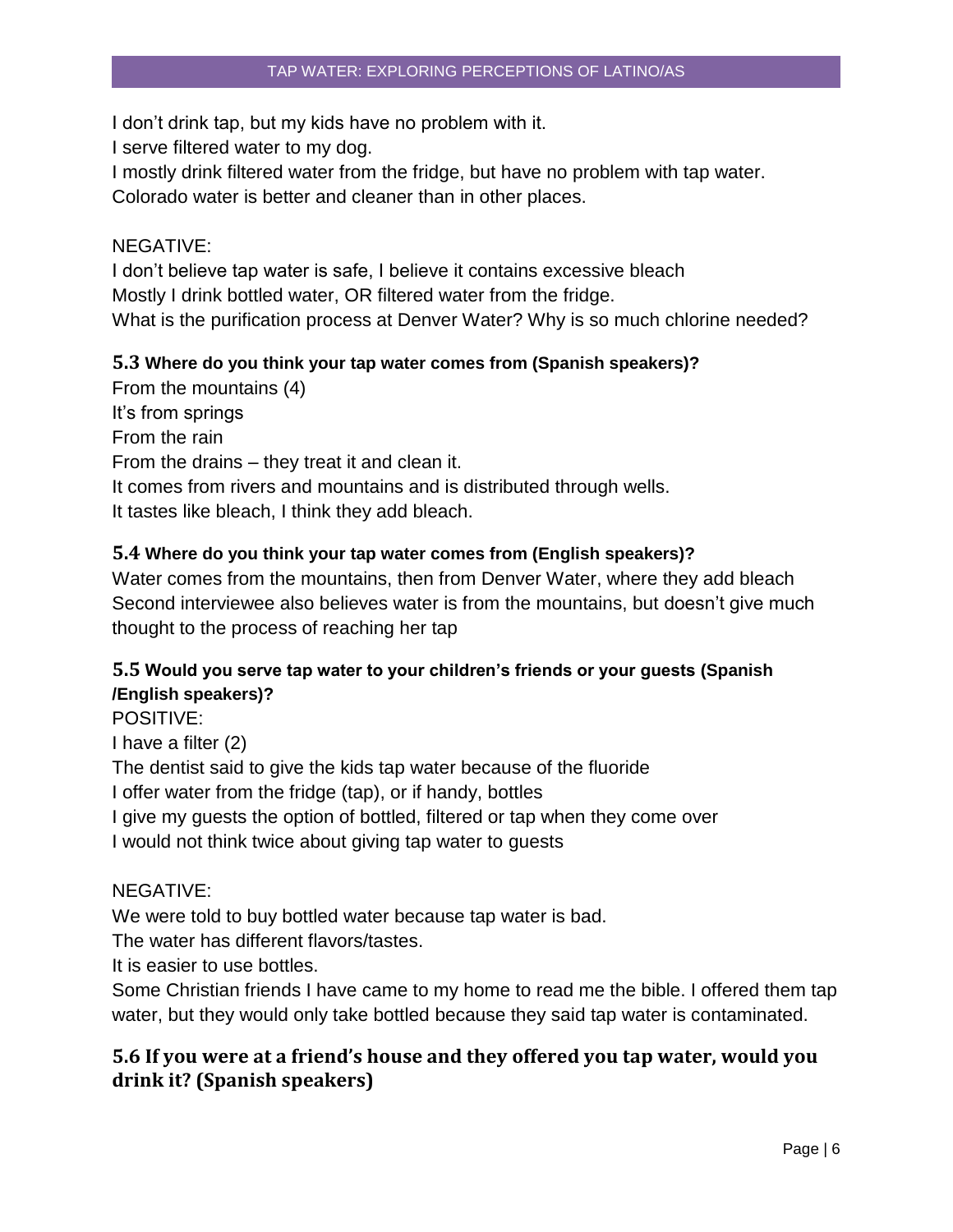## POSITIVE:

Yes but with doubt I only drink filtered water If I am very thirsty, I will drink it My sisters drink right from the tap; I will only drink filtered water

## NEGATIVE:

No because of the old pipes No I only drink bottled water It's better to be cautious My friends always give me bottled

## **Follow up question: Why don't you offer tap water?**

Bottled water is more convenient When I visit friends they have pitchers of water, but I don't drink it It tastes bad, has a "different" flavor I come from Mexico (18 mos ago), where you don't drink the water, it's not drinkable

# <span id="page-7-0"></span>**5.7 If you were at a friend's house and they offered you tap water, would you drink it? (English speakers)**

POSITIVE: Only if it tasted good I would not think twice about drinking it I make lemonade using tap water

# <span id="page-7-1"></span>**5.8 Your opinions about tap water, and drinking water from the tap (Spanish speakers)**

POSITIVE: I will drink tap, and have a filter in my fridge (3) I drink from the tap and have a bottle for the kids I use it, but am unsure of the risks and have doubts about purity I drank only bottled, but saw friends drinking from the tap, so now I will only use the water from my fridge filter I go to Children's and the dentist always tells me to drink tap water, its better, and I shouldn't waste my money

## NEGATIVE:

I drink from a bottle, not the tap, because it tastes like bleach I don't drink it, it smells different We only drink tap when there are no bottles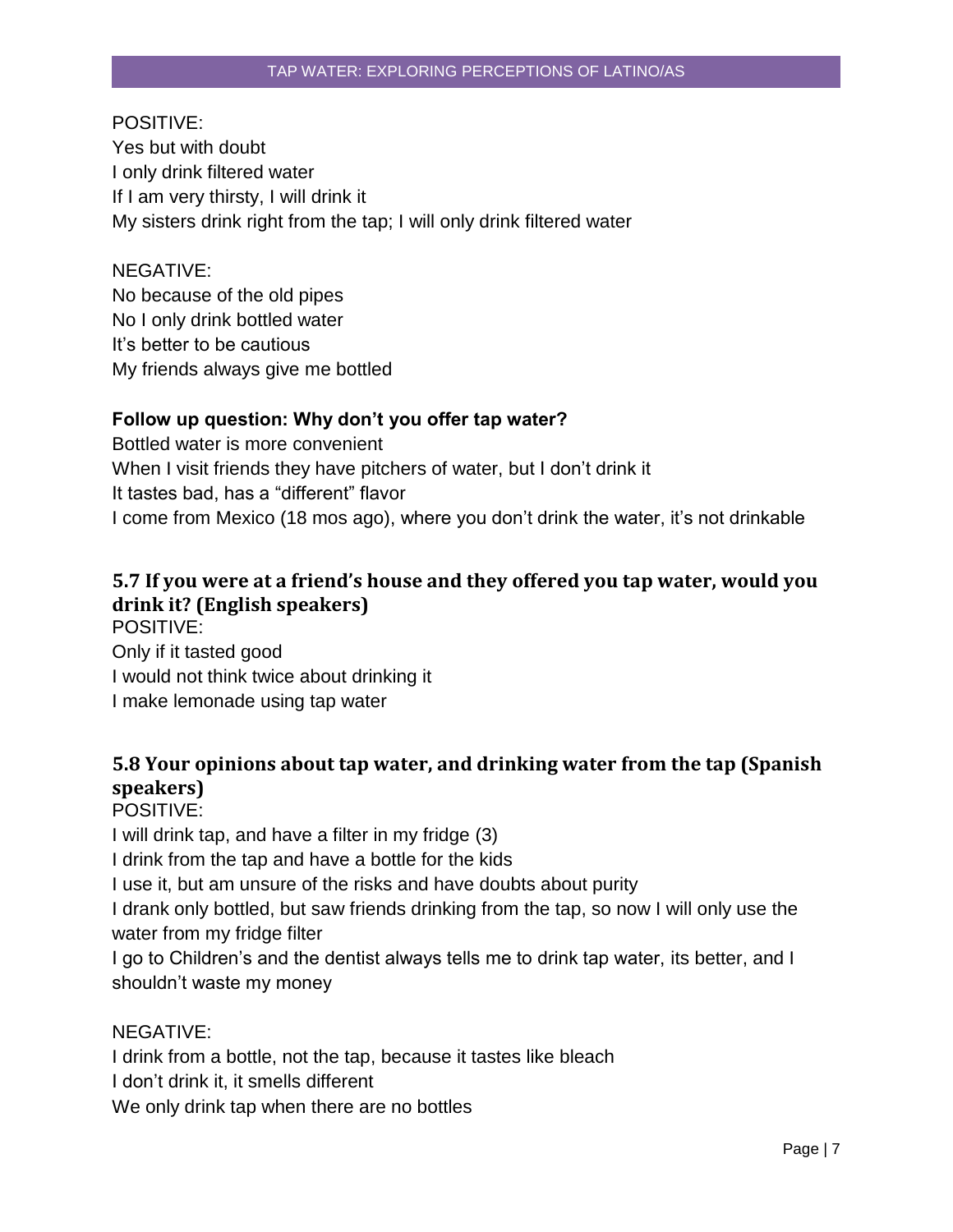I use two kinds: bottled water and the gallons from King Soopers I don't drink tap water because I think it's not hygienic Tap water tastes bad, the pipes are old and make it not possible to drink I use bottled water because I have heard tap is contaminated My dentist never told me tap water was better

## **5.9 Your opinions about tap water, and drinking water from the tap (English speakers)**

POSITIVE:

I don't like to see things wasted, and not buying water means one less thing to buy

#### NEGATIVE:

I know I am missing the fluoride from tap water, but I won't drink it so I use a fluoride rinse

If people have to boil water in an emergency, what does that say about the safety of the tap water

## <span id="page-8-0"></span>**5.10 What words come to mind when you hear tap water? (Spanish speakers)**

Fluoride, bleach, lead, bugs, microorganisms, mountains, salt, health, money, water is expensive, cleanliness, privilege, worry, water is life.

Bad plumbing, dirty, tastes like bleach, stomach pains or diarrhea, it gave me arthritis… "they" told me I would get arthritis because of the tap water.

## <span id="page-8-1"></span>**5.11 If a friend told you tap water is healthy and good for your family, what would you say? (Spanish speakers)**

Who said it; explain yourself; I don't trust; depends where you live; perfecto. Based on what? We pay attention more to the bad than the good.

## <span id="page-8-2"></span>**5.12 If a friend told you tap water is healthy and good for your family, what would you say? (English speakers)**

There is no one who could convince me to drink tap water, family members who worked at Denver Water were harmed by exposure to the chemicals there. (Our two interviewees were diametrically opposed on the issue)

*(At this point, we did a demonstration using a bottle of water with a \$1 bill, and a glass of tap water with a few pennies in front of it. We wanted to illustrate the differences in costs. We also sent around a photo showing tons of plastic water bottles being moved around in a dump. The reaction to the photo was visceral in every case. This was done to set the group up to discuss messages that might sway them to switch to tap water.)*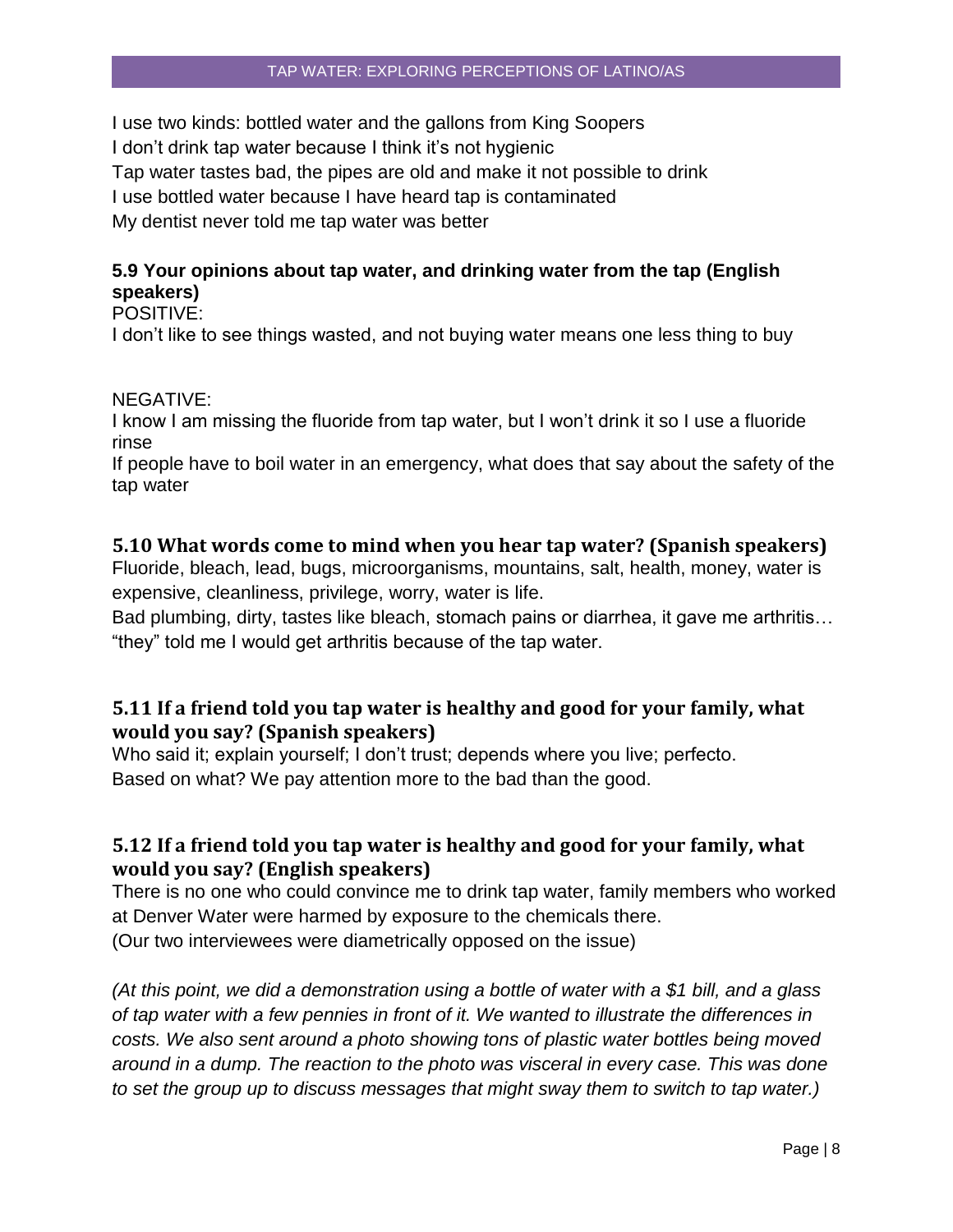## **Messages/Spanish speakers**

Concerned about the plastic used in the US

We are killing our earth

We don't know how to recycle, we are not educated and are hurting and heating the earth

The issue is global, how we affect the earth and the future of our kids

We are damaging the planet and we are making the companies rich that bottle the water

We are hurting our children's teeth by using bottled water

## **Follow Up Question: Do you think drinking tap water is an economical choice?** Yes.

Yes, and it does not destroy our planet.

Yes, only if it was analyzed.

## **Follow Up Question: Who here is worried about damage to the environment?**

No, because I recycle

Yes, because many do not recycle

The trash truck does not separate and does not recycle

I take mine to the supermarket

I think we should all be aware… I should have a balance between drinking tap water and taking care of the environment and the health of my family

I saw you can take bottled water to the Children's Museum and they recycle them with the kids

*English speakers*: Our anti-tap person feels very bad about buying bottles, but makes sure she recycles. She also re-uses bottles. Our pro tap water person felt bad about putting plastic bottles into the recycle bin. She was impacted by the trash photo.

# <span id="page-9-0"></span>**5.13 What influential person might convince you that your tap water is healthy? (Spanish speakers)**

People that work in the industry (2-3) A scientist The manager of the plant that provides our water Someone who has studied it or a doctor Those who work with the water Advertising through the schools would be effective

NEGATIVE: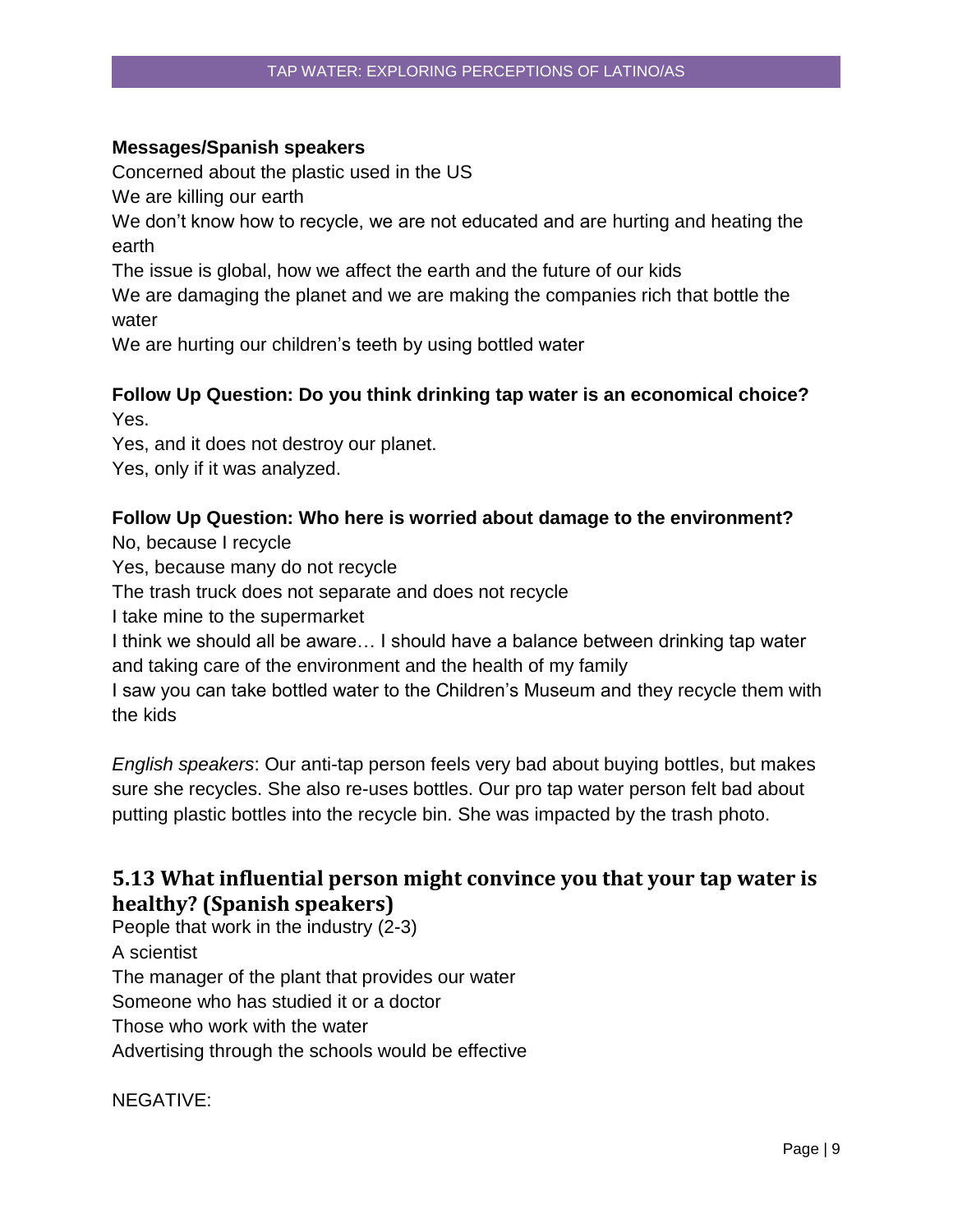We don't know who to believe because we are told so many double messages I am cautious of doctors, they only want money… perhaps a chemist can tell me how the water is processed

Someone on TV said it wasn't safe

# <span id="page-10-0"></span>**5.14 Do you think drinking tap water is healthy? Why or why not? (Spanish speakers)**

POSITIVE: Yes, as I have seen a report saying the water is good Yes, because it is good for me Yes for health Yes because it's easier All the water is the same. It's safe because we drink it. If it wasn't, we'd all be dead, although we are used to drinking from the bottle.

NEGATIVE: No (2) Don't know, need more info I don't like the bleach Depends on information received No because of the plumbing… there are roaches and rats in there No, here people say it should not be consumed I think it is safe if it is distilled… the bleach can hurt us

# <span id="page-10-1"></span>**5.15 Would you offer tap water to your kids? Why or why not? (Spanish speakers)**

POSITIVE: Yes, because the dentist recommends it. At school they drink the tap water. Doctors recommend the fluoride and calcium.

NEGATIVE:

No, because I don't want stomach or diarrhea problems.

No, only bottles.

No, because we are used to other ways.

## <span id="page-10-2"></span>**5.16 Conclusions from the participants (Spanish speakers)**

I would have liked some answers; we received many questions, but not many answers. We would be willing to return to learn more.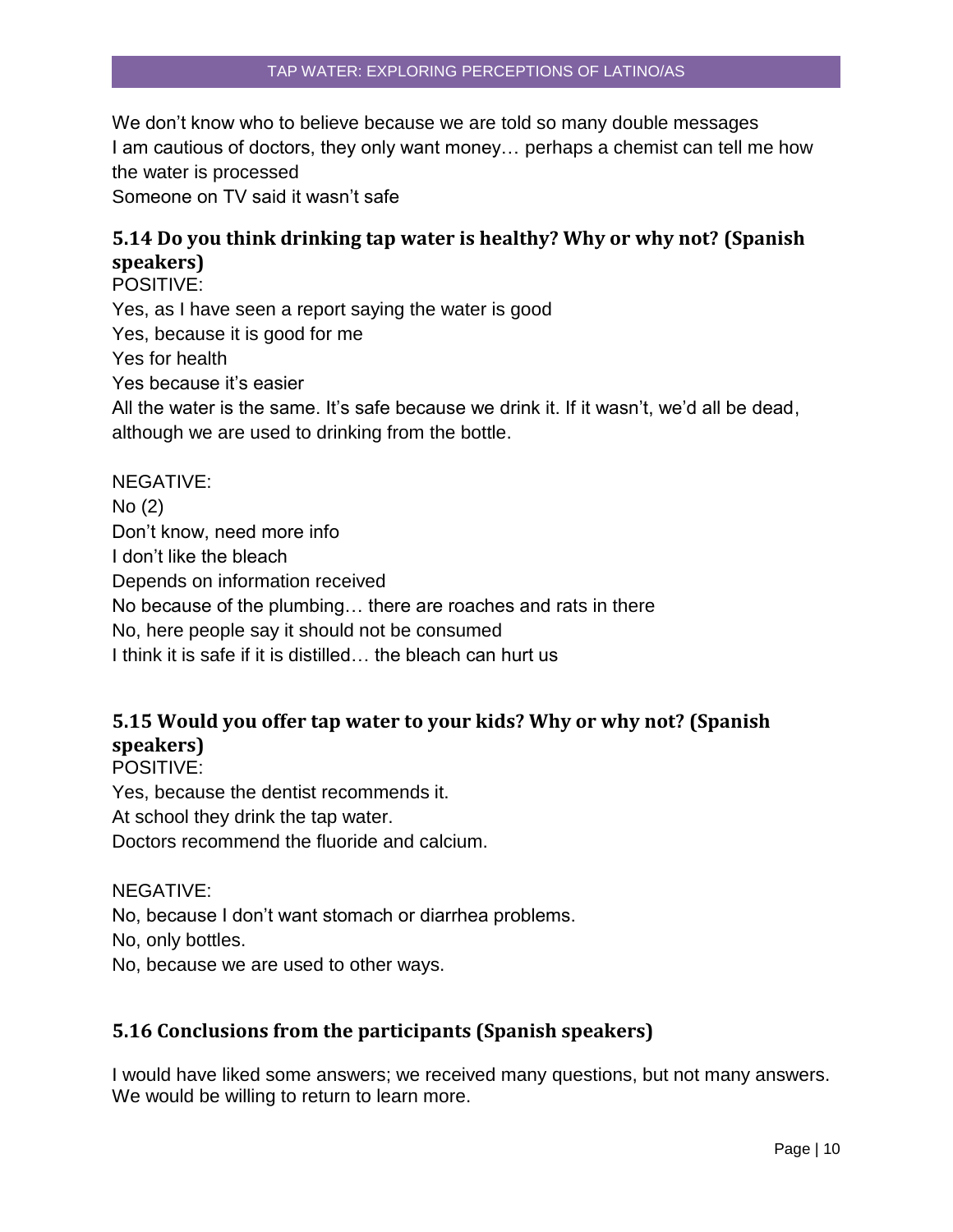We need a kit so we can test the water ourselves. We could be your promotores to talk about tap water! We drank tap water today! I have heard the water is better in Lakewood than in Aurora.

## <span id="page-11-0"></span>**6. DRAFT RECOMMENDATIONS**

Like the recently reported findings from the Westwood neighborhood, conducted by Delta Dental of Colorado Foundation, our groups reported distrust of water delivery systems, as well as other barriers to drinking tap water. We did, however, find an eagerness among participants to learn more about the safety and the delivery process of tap water, and feel there is a tremendous benefit to airing the kind of comprehensive education campaign we have been discussing with Telemundo.

We also discovered strong response from focus group participants to the environmental impact of plastic water bottles, and believe that environmental damage should be a strong factor in the education and messaging process. To that end, we have been speaking with Conservation Colorado's Protégete, a Latino/a environmental group who is using the promotora model to educate Hispanics about environmental issues and environmental justice. Protégete will partner with us to get positive tap water messages out to this population, who is clearly concerned about the environment.

#### <span id="page-11-1"></span>**6.1 Reasons for Optimism**

- o Many Latino/as are consuming tap water. Denver Health's Pediatrician and Oral Health Specialist Dr. Patty Braun estimates that about half of her Hispanic families report drinking tap water. Many in our groups did as well, most using filtered water through their refrigerator. Several cited Brita, and some were curious if the large volume bottles at the grocery store were being filled with fluoridated water.
- $\circ$  Many Latino/as cited an openness to being educated. They suggested someone from Denver Water, their doctor/dentist, or someone from the world of science could be a positive source of information. Because Evolution has worked with the Spanish speaking community for many years, we know that the white coat, whether doctor or dentist, commands respect. DDCOF's tour of Denver Water was a brilliant tactic, and would be a great thing to do with our partner, Telemundo.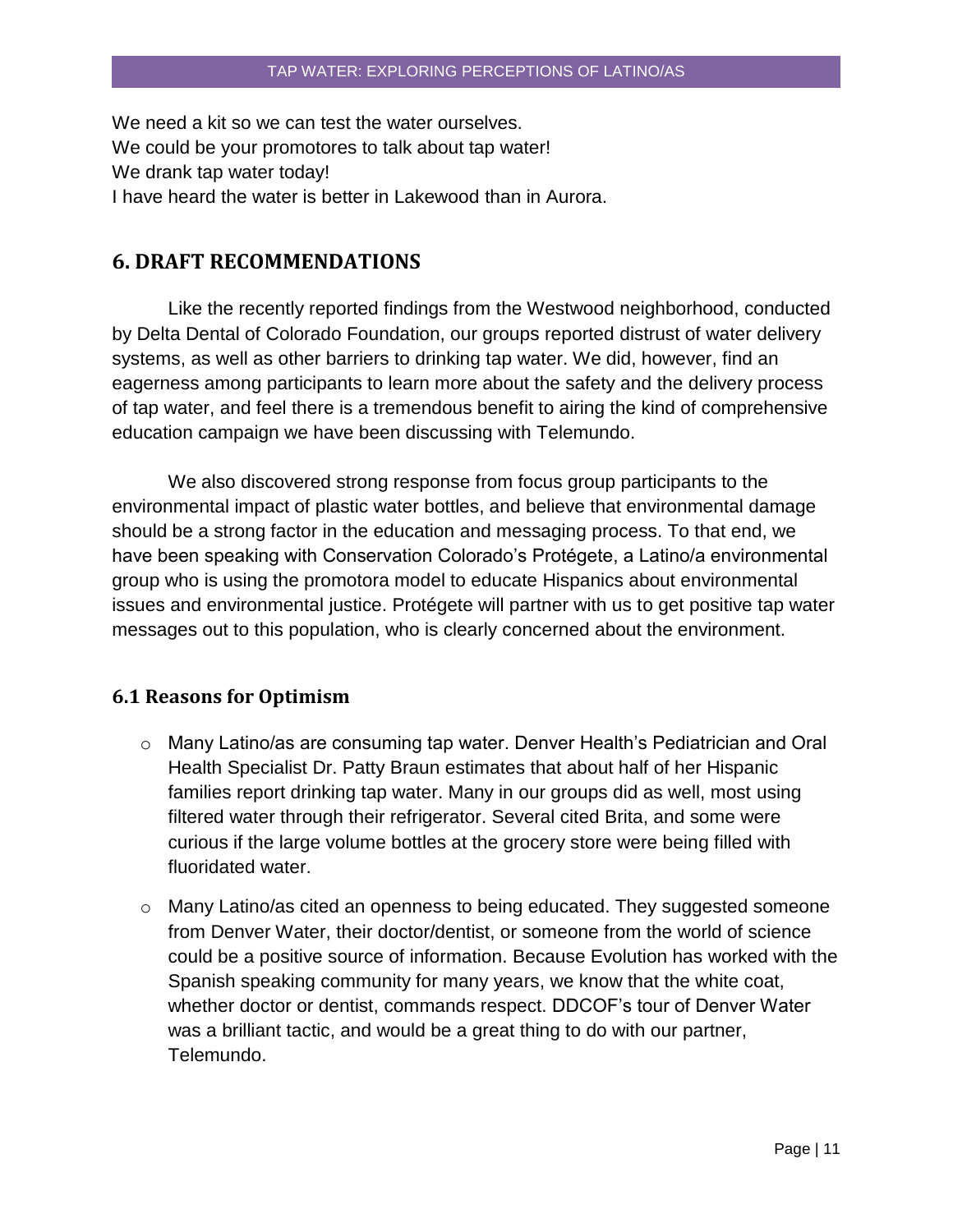o **The reaction to the photo of environmental impact from plastic water bottles was visceral in every focus group.** There is a belief that the bottles are recycled, making it okay to use them. When the participants saw the photo, the tone of the conversation changed and became about protecting the earth and protecting their children. WE FEEL THIS IS A STRIKING AND EXCITING FINDING, allowing us to increase the fold of stakeholders by bringing in the environmental community.

## <span id="page-12-0"></span>**6.2 The Barriers**

- $\circ$  There will always be naysayers in the community. If you believe tap water harmed a family member, or harmed your health, it is unlikely you will be swayed. The upside is the youth of the Hispanic community. The young people in each group were the most engaged, and showed the most interest in learning more.
- $\circ$  TASTE. Both Spanish and English speakers reported the water tasting like bleach. We know that some communities have poor-tasting water. We recommend that education about healthy filters, those that don't filter fluoride, be included in our proposed campaign.

# <span id="page-12-1"></span>**7. CONCLUSION**

The Tap Water Coalition, Oral Health Colorado, and Evolution were grateful to have the opportunity to expand on the work done in Westwood by DDCOF. By talking to groups of Spanish-speakers in Boulder, Aurora and Denver – as well as English speakers from Denver, we uncovered a wariness that we expected, but an openness to being educated, especially when environmental factors were included.

The Spanish speaking community is young and vibrant. They want and deserve honest information so they can make good, healthful choices for their families.

## **8. NEXT STEPS**

- $\circ$  Include reactions from Tap Water Coalition members to the information in this report.
- o Brainstorm with Tap Water Coalition on ways and means to distribute this information throughout their networks.